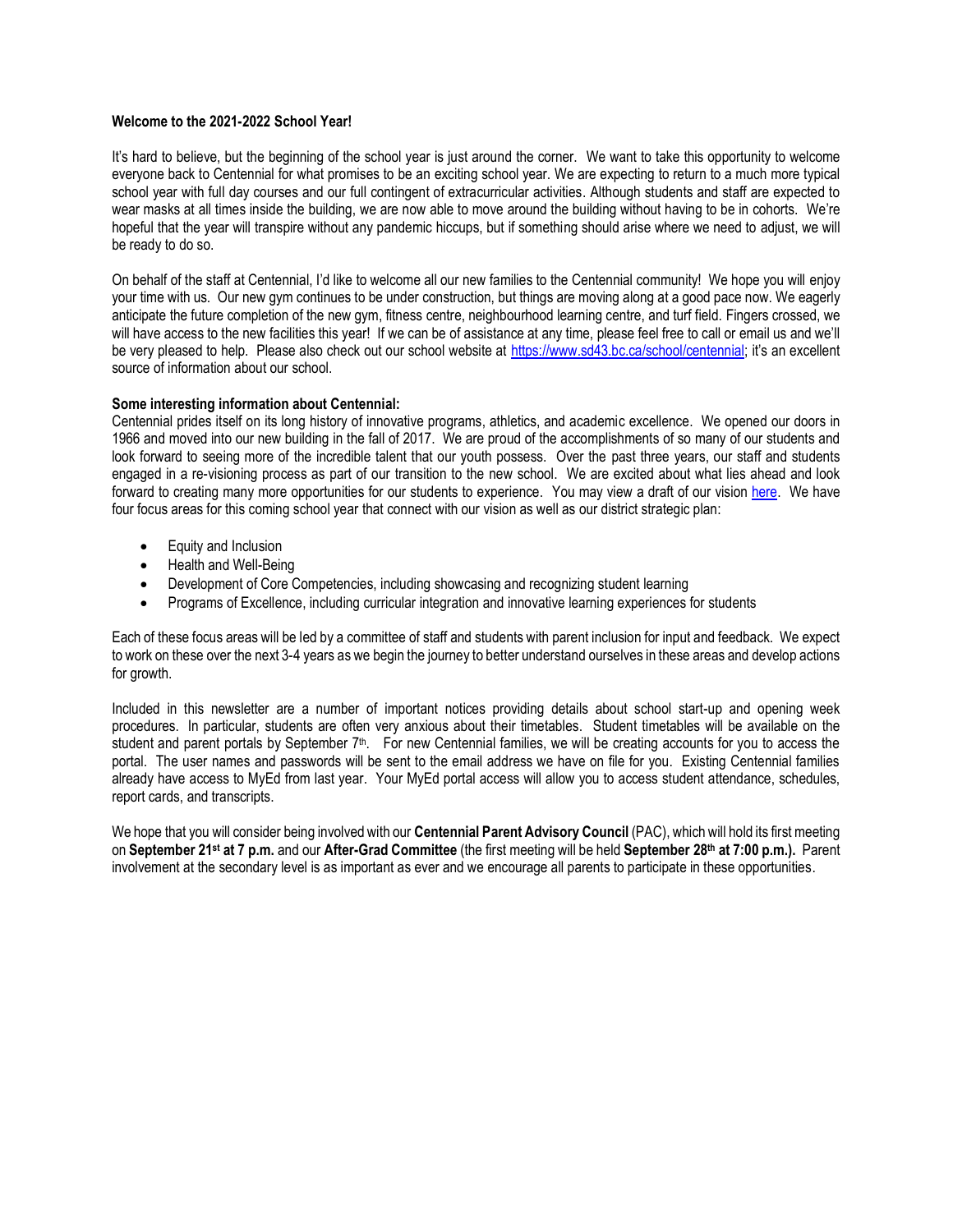I look forward to meeting our new **Grade 9's** over the next few weeks. Our grade 9 orientation day will take place on September 7 after photos at 1:00 pm where we will connect our grade 9s with our leadership students to have a connection throughout the year. This is a great way for incoming students to get more connected with their school as well as have the support from some of our senior students.

Finally, I hope you enjoy the rest of your summer, and I look forward to seeing you throughout the year. Please feel free to call or e-mail with any questions.

Anthony Ciolfitto, Principal

[aciolfitto@sd43.bc.ca](mailto:aciolfitto@sd43.bc.ca)

#### **Student Schedules**



Schedules will be accessed through the student and parent portals this year. To access information on logging in to the portal, click [here.](https://sd43bcca-my.sharepoint.com/:b:/g/personal/bking_sd43_bc_ca/ETnP7u4e-TRPkZDxMfeSVswBFDEjnFTEAmppFm-r-OQ_mQ?e=PR8PXX) Grade 9 students will be unable to access their portal until they have their passwords. The passwords will be provided in homeroom on September 7<sup>th</sup>. However, all parents will be provided with access to the parent portal which will provide you with the same information that students will be able to view on the student portal. When viewing schedules this year, please know that we have moved back to a semester system. This means that courses will look as follows:

| Semester 1            |
|-----------------------|
| AM BLOCK (7:09-8:25)  |
| Block 1 (8:25-9:44)   |
| Block 2 (9:47-11:09)  |
| Block 3 (11:13-12:31) |
| Block 4 (12:35-1:54)  |
| Block 5 (1:57-3:15)   |
| PM Block (3:15-4:31)  |

### MONDAY, TUESDAY. THURSDAY, FRIDAY

## WEDNESDAY- TUTORIAL SCHEDULE

| AM BLOCK (7:09-8:25)        |
|-----------------------------|
| <b>TUTORIAL (8:25-9:34)</b> |
| Block 1 (9:35-10:38)        |
| Block 2 (10:41-11:47)       |
| Block 3 (11:51-12:53)       |
| Block 4 (12:57-2:00)        |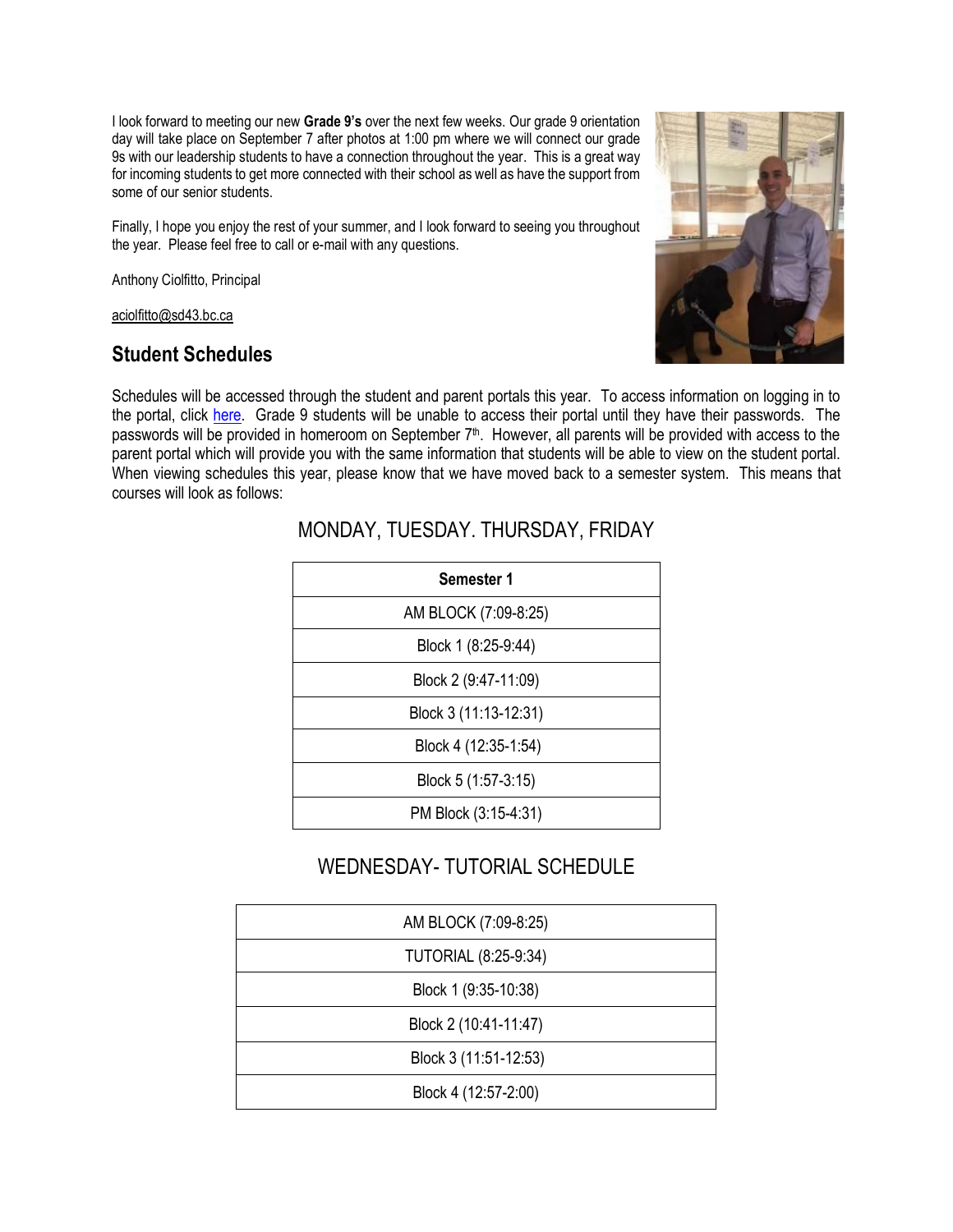Block 5 (2:03-3:05)

PM Block (3:05-4:21)

#### **Masks**

The PHO and Ministry of Education have indicated that students, staff, and visitors are required to wear masks in all areas of the school, except for:

- health reasons
- a person who is unable to put on or remove a mask without the assistance of another person
- the purposes of identifying the person wearing it

• engaging in an educational activity that cannot be performed while wearing a mask (e.g. playing a wind instrument, engaging in high-intensity physical activity, etc.)

- eating or drinking
- if a person is behind a barrier

• while providing a service to a person with a disability or diverse ability (including but not limited to a hearing impairment) where visual cues, facial expressions and/or lip reading/movements is important

• outdoors

## **Entering and Exiting the Building**

Since we are no longer operating with a staggered start and end time, we ask that students continue to utilize space in the building to spread out as much as possible. In particular, we recommend that students enter the building through the doors nearest their classroom and exit the building through the doors nearest their classroom. While in the building students should be mindful of space between one another, recognizing that every person in the building has a different level of comfort with their personal space and safety.

#### **Lunch**

Students are permitted to eat lunch throughout the building. We recommend that students spread out or move outdoors to eat lunch as they will have their facemasks removed. Our cafeteria will continue to serve lunch for students who wish to purchase their food at school.

### **Construction**

Construction of the new gym, fitness centre, classrooms, and field continue. Most of the retaining walls have been completed on the field and they are currently installing all the fence poles. We hope to see turf going down sometime in September/early October. Most of the gym has been drywalled and some areas of the building are getting their first coats of paint. We expect to see the gym floor getting installed soon. The exterior of the building is pretty much complete with cladding and windows. They are currently painting the exterior of the original gym. They have made very good progress over the summer. We are still aiming for completion of the field by November and the gym by the end of January. Fingers crossed, we will be able to have access to the new facility by Semester 2.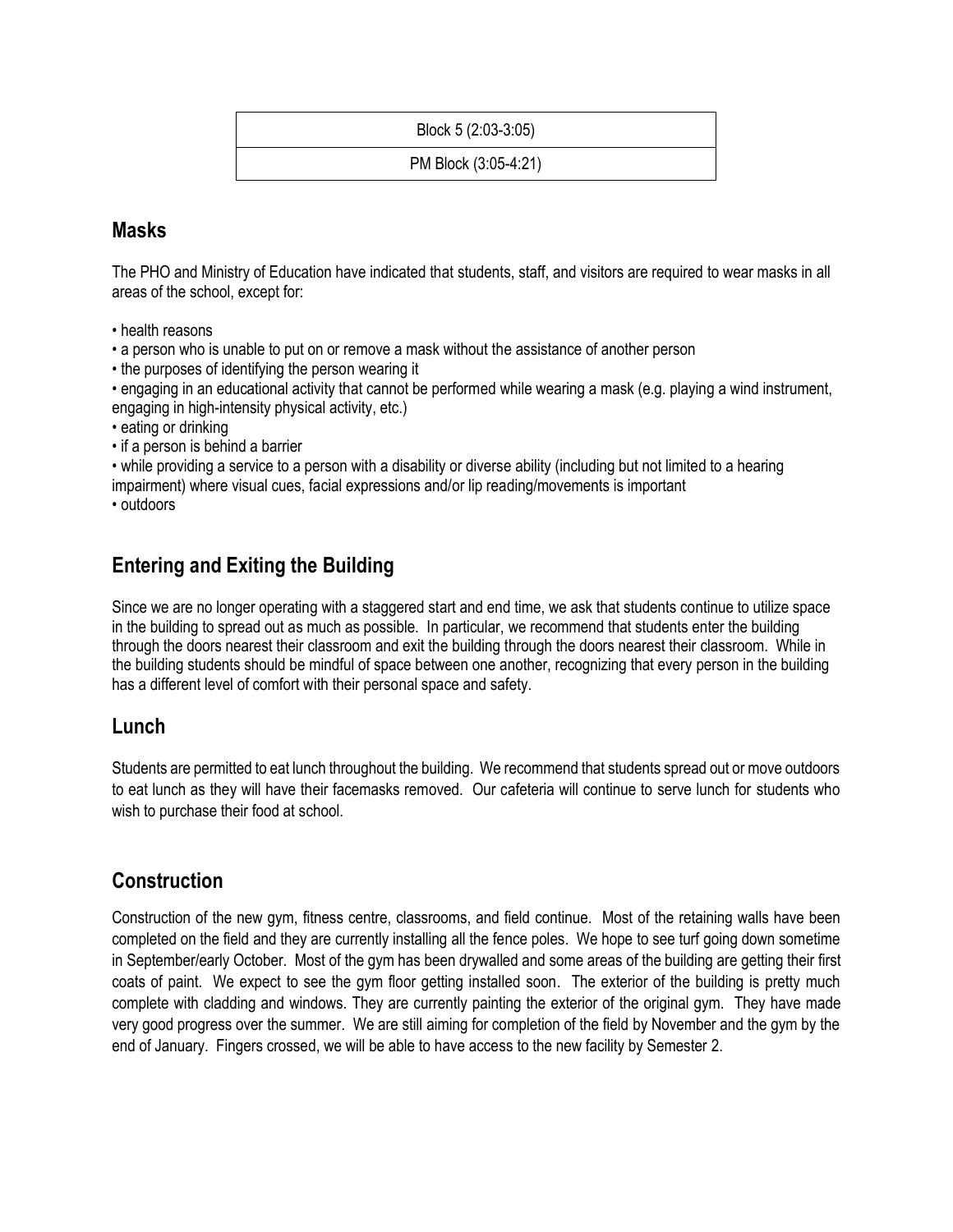#### **PE Changerooms**

The district has installed temporary changerooms for PE in room A209 of the main building (in the tech ed wing). Washrooms are still available throughout the building and in the portables just outside the gym. Once the new gym is completed, changerooms and washrooms will be available in the new building.

#### **Lockers**

Students will be receiving an email at the end of the first week from Mr. King. To reduce the need for students to congregate in close proximity around the lockers we are reducing the number of lockers available. We ask that only those students who require a locker due to specific course materials (i.e. Band, football, etc.), or health requirements sign up for one. If you are a student that requires a locker due to an extenuating circumstance, please email Mr. king directly. [\(bking@sd43.bc.ca\)](mailto:bking@sd43.bc.ca)

### **School Photos**

School Photos will take place on our first day back, September  $7<sup>th</sup>$ , 2021. Students will arrive at their assigned time for grade level home rooms, after which they will have their photos taken. Retakes will be available for students who are not present for this first day set of photos, at a time to be determined in the new school year. If you miss the first photo day, please stay tuned for an announcement in September 2021 about Retakes.

The home room schedule for September  $7<sup>th</sup>$  is as follows:

| Grade 10 | $9am - 10am$                                                       |
|----------|--------------------------------------------------------------------|
| Grade 11 | $10am - 11am$                                                      |
| Grade 12 | $11am - 12pm$                                                      |
| Grade 9  | 12pm<br>Grade 9s will have an<br>orientation at 1pm in the theatre |
|          | following home room.                                               |

## **Technology**

We are encouraging students to bring a laptop or device to school to use in their classes. Based on the past two years, we estimate that approximately 92% of our families have a laptop or device for use at school. If you do not have access to a computer, please notify us via this [surveey.](https://forms.office.com/Pages/ResponsePage.aspx?id=74xl2ZICUkKZJWRC3iSkSz_QdS3Vnq9Gj_CBYG0hkthUOFpOWFhVNjFDMlZaVVM5UUs1RVdCVUdQVi4u)

Digital Literacy is an important skill for youth today, particularly with respect to collaboration, communication, research, problem solving, creativity, social networking, and safety. All grade 9 students are part of our Applications of Digital Learning course, which will run in conjunction with English 9 and Math 9. Students will learn these literacy skills by having them integrated into their English and Math assignments. They will also earn 4 credits towards grade 10! The Applications of Digital Learning course is taught by Ms. Olchowy and Ms. Lam. Here is a link to our Centennial Tech information Package [here.](https://sd43bcca-my.sharepoint.com/:b:/g/personal/bking_sd43_bc_ca/Ec5LyIsrnNhKqFccSHNxhFYBrPG6gO1WqjMmsLzFAvPzEw?e=5wp2S2)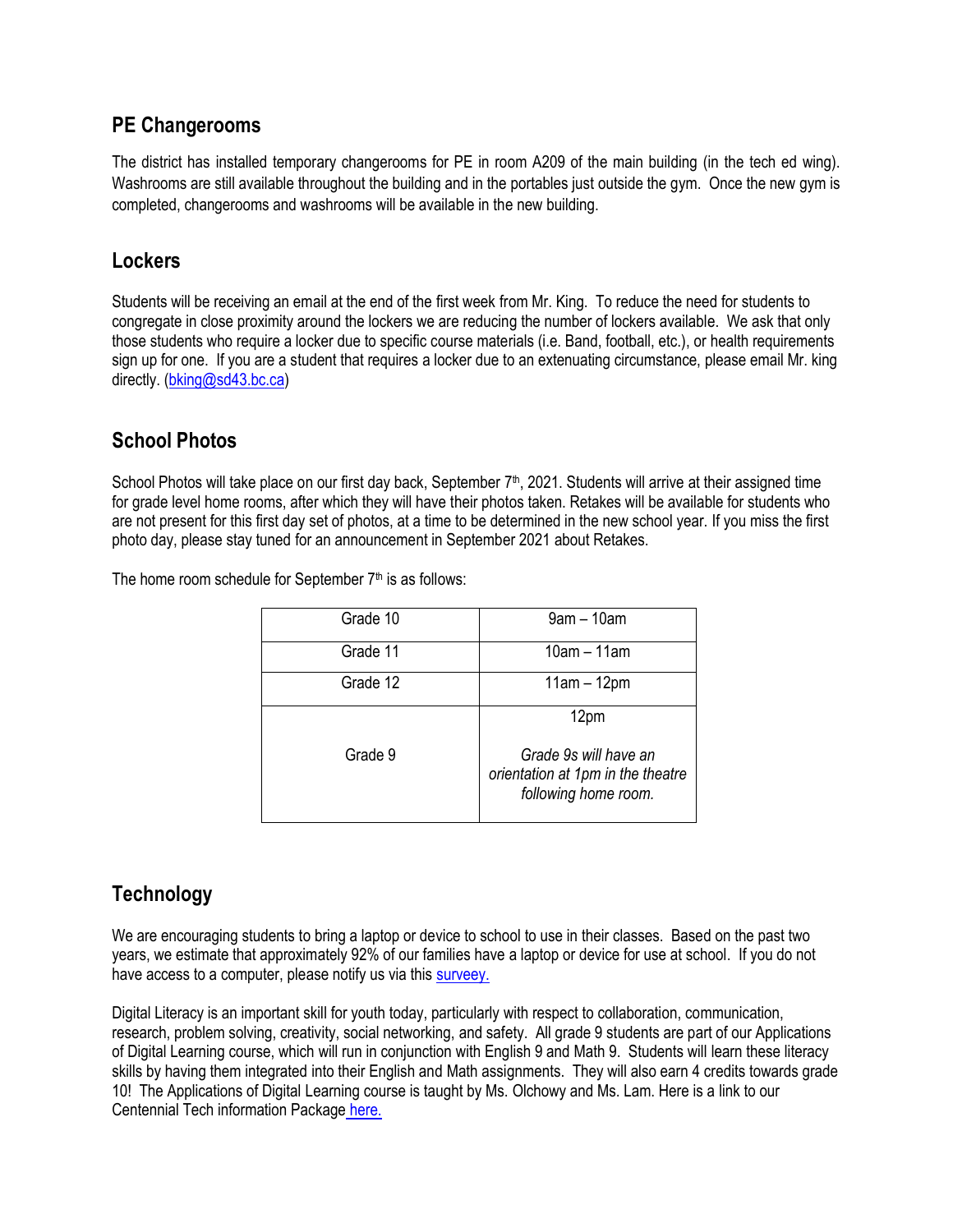## **Grade 9 Orientation Day (September 7, 1:00 pm)**

On September  $7<sup>th</sup>$ , grade 9 students will arrive to school at 12:00 and go to their homeroom class. They will be given access to their Office 365 Account as well as get their school photos taken. At 1:00, the grade 9 students will meet with our Leadership Students to get an orientation of the school which will include some information, a tour of the building, and the opportunity to find their classrooms!

## **Course Changes**

There will be very few course changes that can be made to student schedules. Our staffing and course offerings are based on the students' Spring selections, plus we are limited by class size and composition regulations. Please email your appropriate counsellor if you feel you meet the following course change criteria.

Course changes in September will only be made for extenuating circumstances:

- incomplete schedule or unbalanced schedule
- change in course request due to summer school
- failed a course
- received courses that were neither primary requests or alternates
- received a course they have already taken

However, NO course changes will be made for the following reasons:

- Wanting a class in a different block
- Wanting a different elective
- Wanting a different teacher
- Wanting a class with a friend
- Wanting to repeat a course for an upgrade

The deadline for course change requests must be completed by September 10. If students require a course change, they should email their counsellor.

Maria Thomas – [mthomas@sd43.bc.ca](mailto:mthomas@sd43.bc.ca) (Last names  $A$  – Ha) Nina Norlin – [nnorlin@sd43.bc.ca](mailto:nnorlin@sd43.bc.ca) (Last names He – O) Terry Temlett – [ttemlett@sd43.bc.ca](mailto:ttemlett@sd43.bc.ca) (Last names  $P - Z$ )

## **Summer School**

Students who completed summer school outside of Coquitlam School District should bring their course mark(s) to their Counsellor to ensure that the mark ends up on their school transcript for graduation.

## **Drop Off/Pick Up**

There are three one-way lanes off Poirier Street, between the Community Centre entrance and the Board Office. They are designed for safe pick-up and drop-off of students. Please do not enter the staff parking lot, off Winslow Ave, for pick-up or drop-off. Please also avoid waiting in the drop-off area near our front entrance. A school bus picks up some of our students between 2:50 and 3:20pm, and we must keep that area clear. We suggest that you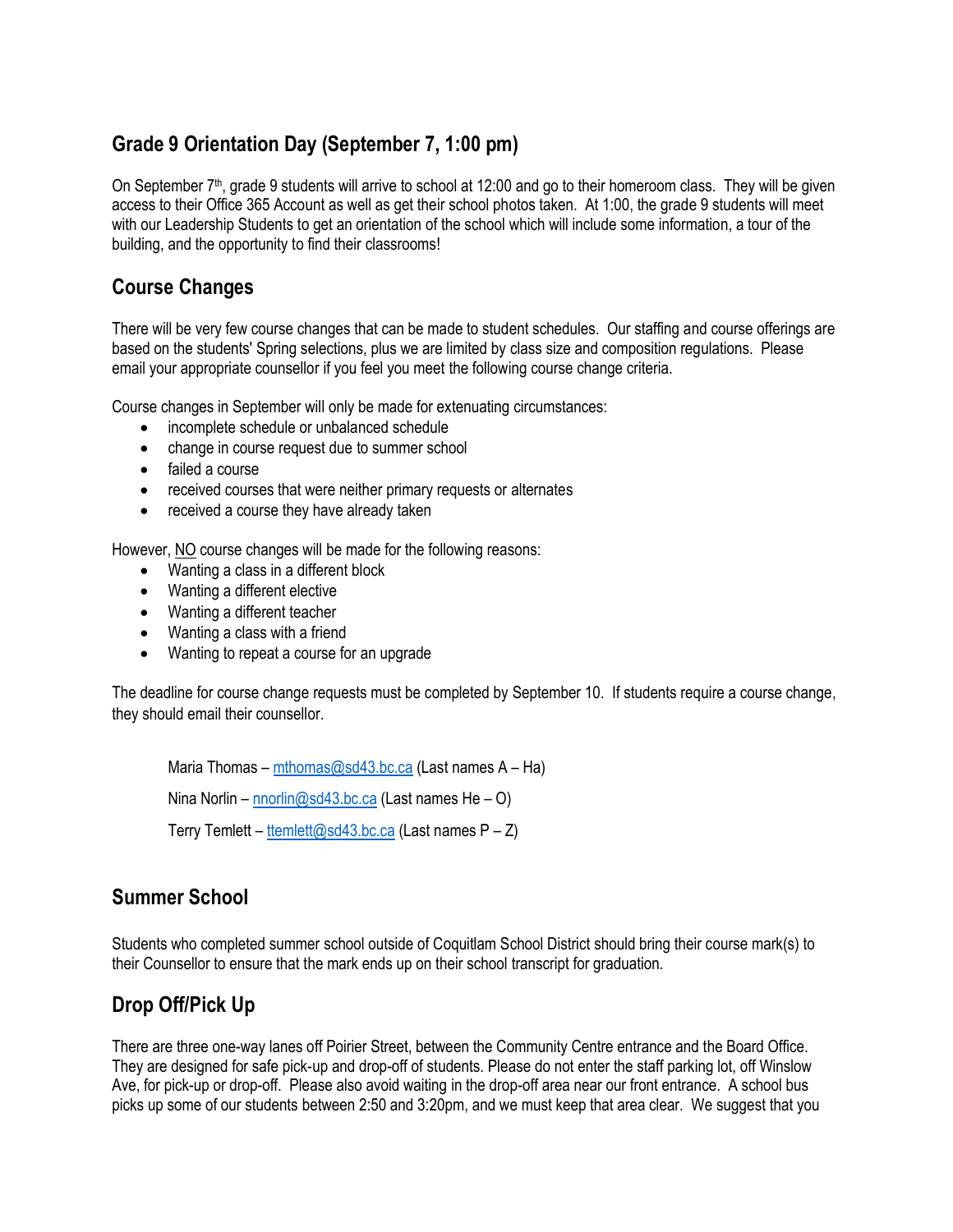have your child meet you at the Vanier Centre lot, accessed off Schoolhouse St. Alternatively, your child may be dropped off on Winslow Avenue or King Albert Avenue. Perhaps your child may meet you at the Dogwood Pavilion or Library parking lots, or you may wait there and then proceed to the school's pick-up zone at an agreed-upon pickup time.

## **Student Parking**

Students are not permitted to park in the staff parking lot, off Winslow Ave. With ongoing construction, we only have 48 parking spots for 125 staff. You may obtain a parking pass from the office, in order to park in the designated student area at Vanier Centre, with access from Schoolhouse St. The passes are free of charge and will be revoked if students violate the parking code of conduct. Passes must be displayed on the dashboard and must match the license plate of the vehicle. Passes are non-transferable to another person's vehicle.

## **My School Day App**

On your phone or tablet, go to the App Store or Google Play and search for "My School Day". Install it – it's free! Select BC, SD43 Coquitlam, Centennial Secondary from the list provided. Make sure to allow it to receive notifications if asked – we will send out important reminders, information, and alerts through notifications. This will provide you with up-to-date notifications about the school.

## **Parent eFORMS & Student Fees**

Please complete the online forms. These forms must be completed annually. Please also pay your child's fees for 2021/22 which will be available online on September 20. Payment of fees and completion of parent eForms can be found [here.](https://www.sd43.bc.ca/school/centennial/Pages/StudentFees.aspx#/=)

### **Communication**

For matters involving the classroom, please communicate with your child's teacher. Should you converse with the classroom teacher and find that your matter is unresolved, please contact the school administration. At times, you may not agree with something said or done by our staff. We ask that you wait 24 hours to collect your thoughts before contacting the teacher or the administration. We realize that your children are your greatest pride and that at times this may result in feeling quite protective of them. We too care about them and want to see them succeed. We empathize with your need to take good care of them and we thank you for doing this. However, it takes a community to raise a child and it's important that we work collectively for your child to thrive. Creating an environment where staff and parents are not working together is not beneficial for a child. Let's work together.

## **Optional Student Accident Insurance**

School District 43 does not provide accident insurance coverage for injuries a student may sustain on school property, or during regular school activities including extracurricular sports. If a student is injured, parents or guardians may be responsible for any costs not covered by MSP or their personal health care plan. Such costs could include ambulance fees, crutches, and emergency dental care. If you are interested in purchasing student accident insurance, you may wish to consider Old Republic Insurance Co. of Canada. For more info or to purchase directly online, please visit [www.insuremykids.com](http://www.insuremykids.com/) or call 1-800-463-5437.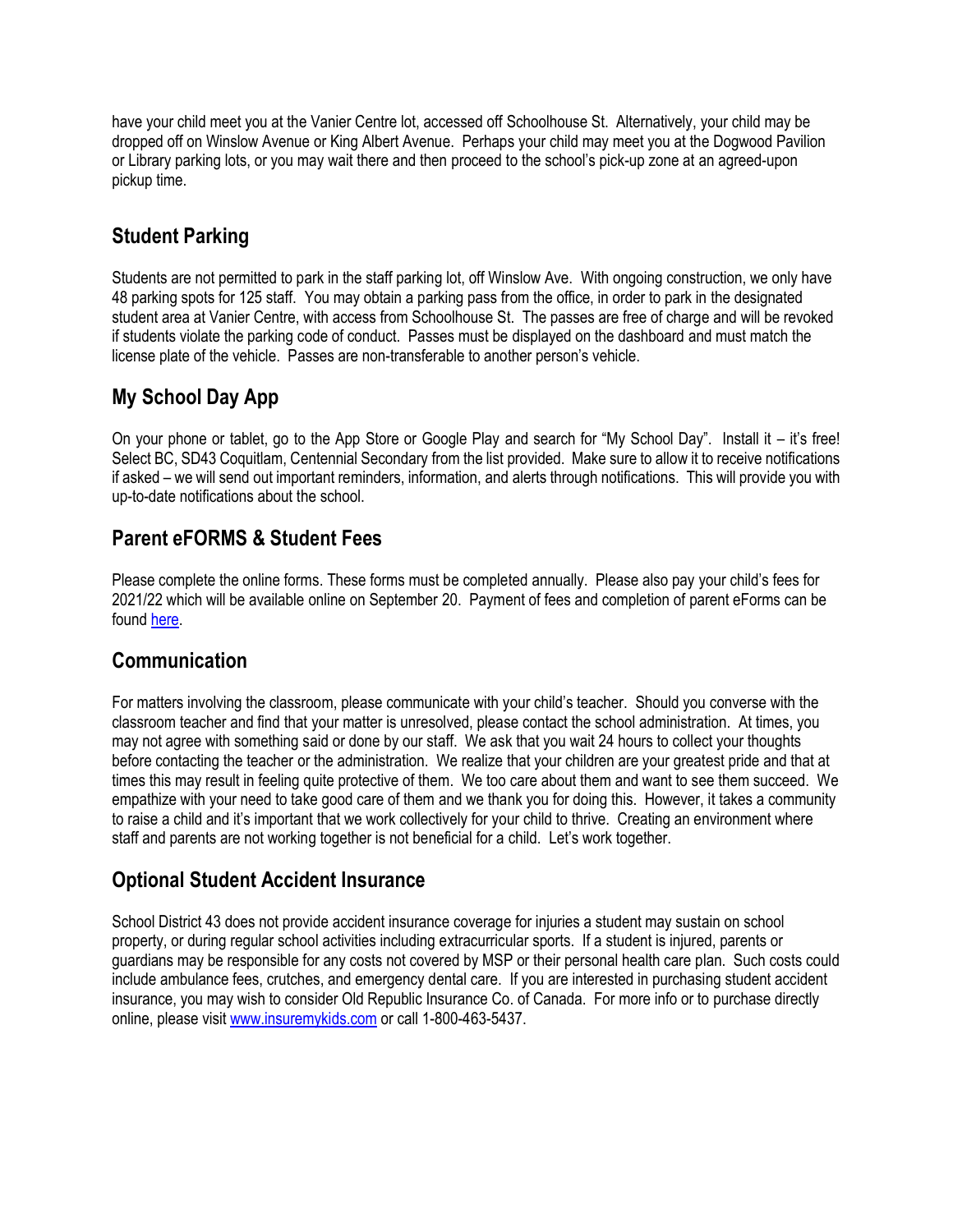# **Calendar**

We have needed to revise various dates and events in our calendar due to the new schedule and safety requirements. We strongly urge you to view our calendar on our [website](https://www.sd43.bc.ca/School/centennial/Pages/default.aspx#/=) for the most up to date information.

# **Important Calendar Dates for 2021- 2022**

| <b>Event</b>                                            | <b>Date</b>                                        |
|---------------------------------------------------------|----------------------------------------------------|
| Grade 9 Orientation                                     | Tuesday, September 7, 2021 (1 pm)                  |
| First Full Day of Classes                               | Wednesday, September 8, 2021                       |
| <b>First PAC Meeting</b>                                | Tuesday, September 21, 2021 (7 pm on Zoom)         |
| Pro-D Day                                               | Friday, September 24, 2021                         |
| <b>First Aftergrad Meeting</b>                          | Tuesday, September 28, 2021 (7 pm on Zoom)         |
| Truth and Reconciliation Day                            | Thursday, September 30, 2021                       |
| Thanksgiving Day                                        | Monday, October 11, 2021                           |
| Informal Report Card for Quarter 1 Available Online     | Tuesday, October 13, 2021                          |
| <b>Parent Teacher Interviews</b>                        | Wednesday, October 20, 2021                        |
| Pro-D Day                                               | Friday, October 22, 2021                           |
| Remembrance Day                                         | Thursday, November 11, 2021                        |
| Term 1 Ends                                             | Friday, Nov. 12, 2021                              |
| Term 2 Starts                                           | Monday, Nov. 15, 2021                              |
| Final Report Card for Term 1 Available Online           | Friday Nov. 23, 2021                               |
| Schools Close for Winter Vacation (last day in session) | Friday, December 18, 2021                          |
| Winter Vacation Period                                  | Monday, December 21, 2020- Friday, January 3, 2022 |
| Schools Re-open after Winter Vacation                   | Monday, January 4, 2022                            |
| Last Day of Formal Classes for Sem. 1                   | Friday January 21, 2022                            |
| End of Sem 1                                            | Friday, January 28, 2022                           |
| Pro D Day                                               | Monday, January 31, 2022                           |
| Start of Sem 2                                          | Tuesday, January 31, 2022                          |
| Final Report Card for Sem. 1 Available Online           | Wednesday, February 2, 2022                        |
| <b>BC Family Day</b>                                    | Monday, February 21, 2022                          |
| Pro-D Day                                               | Friday, February 25, 2022                          |
| Informal Report Cards Sem. 1 Available Online           | Friday, March 2, 2022                              |
| <b>Parent Teacher Interviews</b>                        | Thursday, March 10, 2022                           |
| Schools Close for Spring Vacation (last day in session) | Friday, March 18, 2022                             |
| Spring Vacation Period                                  | Monday, March 14 - Thursday, March 25, 2022        |
| Term 1 Ends                                             | Thursday April. 14 2022                            |
| Good Friday                                             | Friday, April 15, 2022                             |
| Easter Monday                                           | Monday, April 18, 2022                             |
| Term 2 Starts                                           | Monday, April 19,2022                              |
| Pro-D Day                                               | Friday, April 22, 2022                             |
| Term 1/Sem 2 Report Cards Available                     | Tuesday, April 26, 2022                            |
| Victoria Day                                            | Monday, May 23, 2022                               |
| Pro D Day                                               | Friday, May 20, 2022                               |
| Sem 2 Ends (Last Day of Classes)                        | Friday, June 24, 2022                              |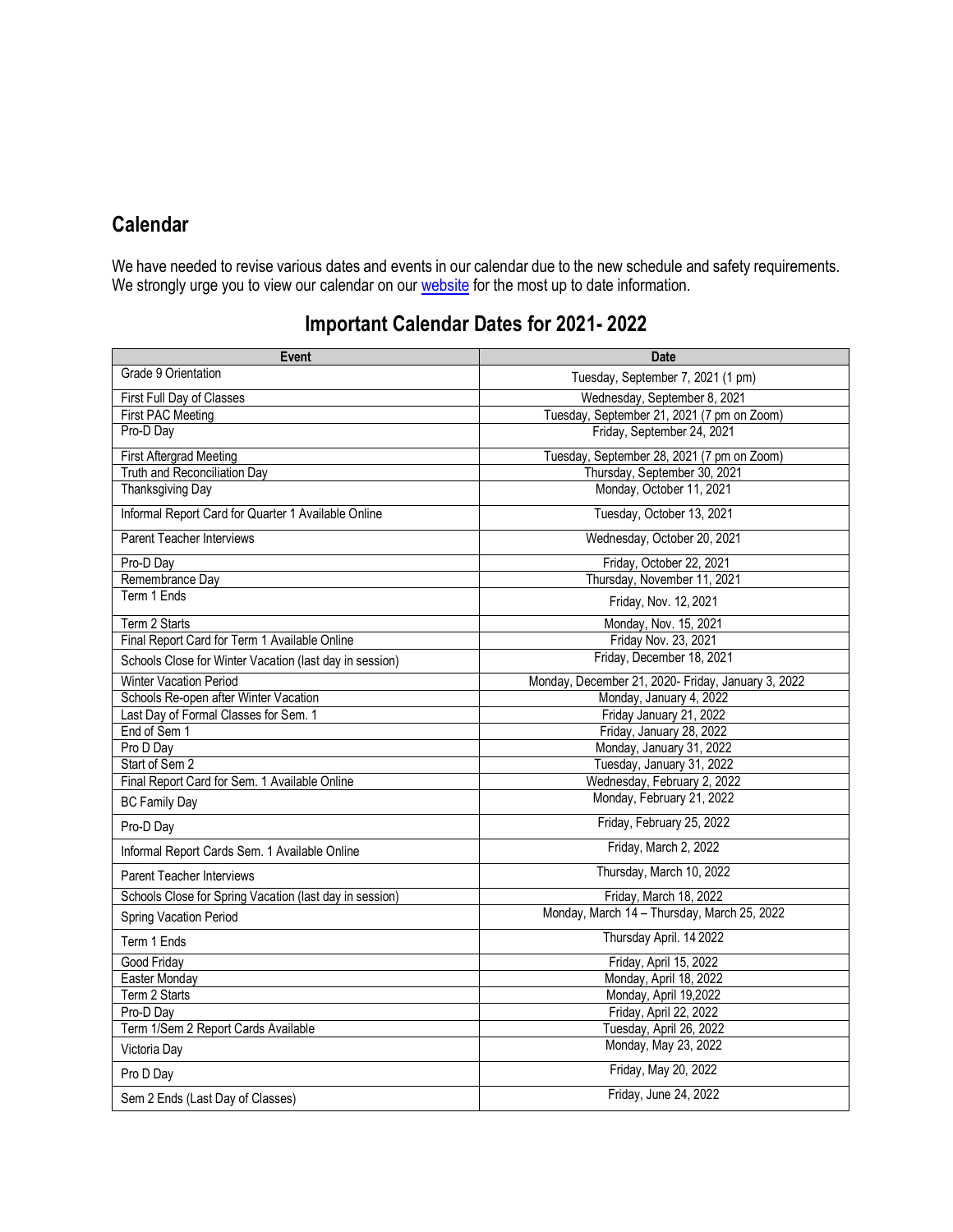| Last Day of School for all Students              | June 29, 2022<br>l uesdav   |
|--------------------------------------------------|-----------------------------|
| Final Report Card for Quarter 4 Available Online | June 29, 2022<br>ı uesdav   |
| Administrative Dav                               | June 30, 2022<br>Wednesdav. |

#### **REPORT CARDS**

Oct. 13 - Informal Reports Available Nov. 23 - Term 1/Sem 1 Report Card Available Jan. 28 - End of Sem 1 Feb 2 - Sem 1 report Card Available Mar 2 - Informal Reports Available April 26 - Term 1/Sem 2 Report Cards Available June 24 – End of Sem 2 June 29 - Sem 2 Report Cards Available

#### **SCHOOL NOT IN SESSION – STUDENTS DO NOT ATTEND**

Friday, September 24, 2021 (Pro-D)

Thursday, September 30, 2021 (Truth & Reconciliation Day)

Monday, October 11, 2021 (Thanksgiving)

Friday, October 22, 2021 (Pro-D)

Thursday, November 11, 2021 (Remembrance Day)

December 20, 2021 to December 31, 2021 (Winter Vacation)

Monday, January 31, 2022 (School NIS)

Monday, February 21, 2022 (Family Day)

Friday, February 25, 2022 (District Pro-D)

March 14 to March 25, 2022 (Spring Vacation)

Friday, April 15 and Monday, April 18, 2022 (Good Friday & Easter)